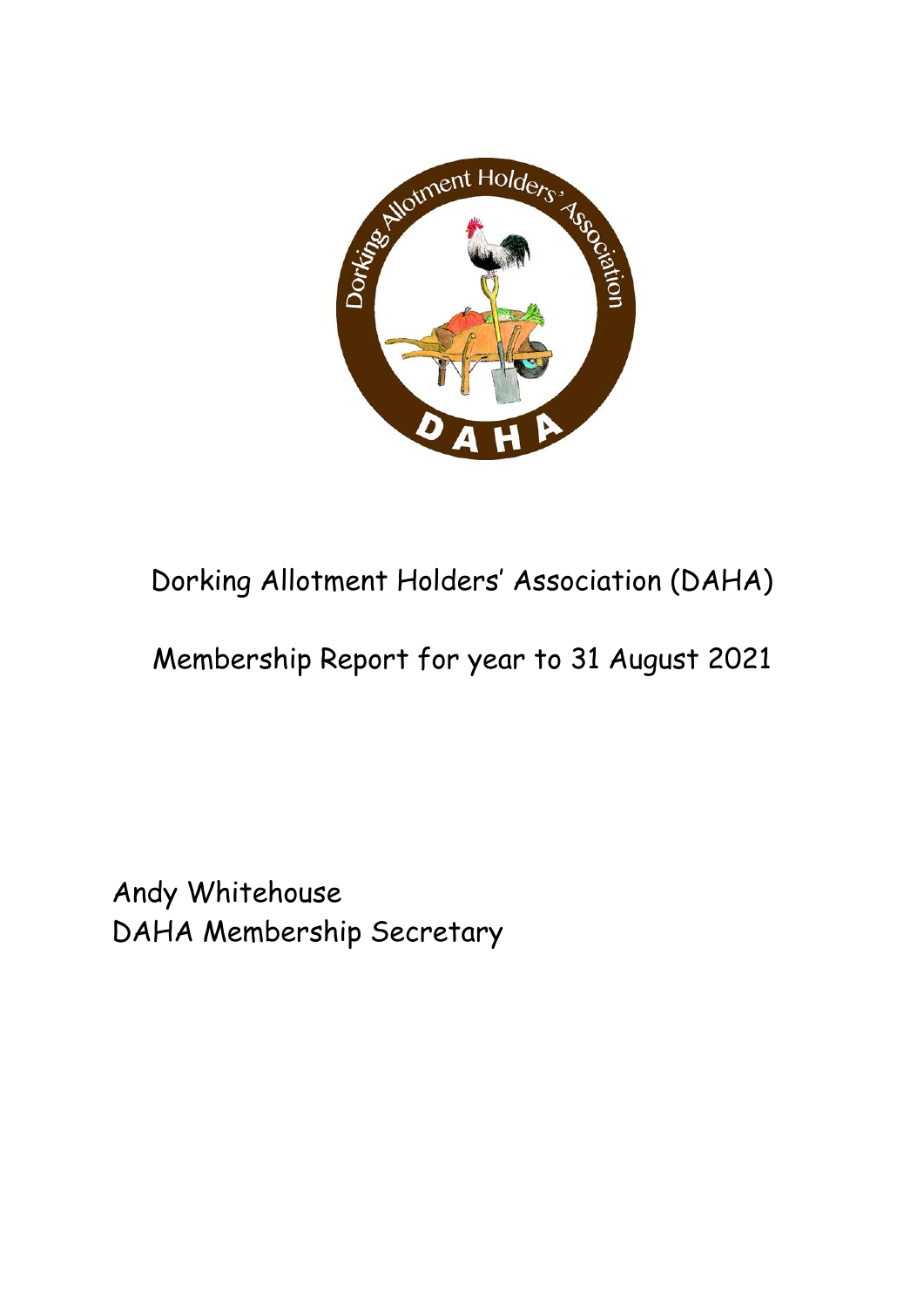

## **Membership Report – 31 August 2021**

The number of members who have paid a subscription over the year has risen from 144 at 31 August 2020 to 167 at 31 August 2021. There were 53 new members joining during the year, and 30 members who "resigned" their membership over the year – either through formally resigning, or not paying a subscription.

Of the 167 members who have paid a subscription, 164 have paid the full subscription of £5 and 3 have paid at the old subscription level of £3. The total amount underpaid for these members totals £6.00.

| Site        | 2019-20 | 2020-21 | 2020-21    | 2020-21 | Fully | Partially      |
|-------------|---------|---------|------------|---------|-------|----------------|
|             | members | new     | resigned   | members | Paid  | Paid           |
|             |         | members | membership |         |       |                |
| Bentsbrook  | 8       | 3       | '4)        |         | 7     |                |
| Coldharbour | 52      | 22      | (9)        | 65      | 65    |                |
| Pixham      | 6       | 3       | (2)        |         |       |                |
| Ranmore     | 28      |         | (2)        | 33      | 31    | $\overline{c}$ |
| St Pauls    | 43      | 11      | (13)       | 41      | 40    |                |
| No site     |         |         |            | 14      | 14    |                |
|             | 144     | 53      | (30)       | 167     | 164   | 3              |

## **Breakdown of members by site**

#### **Reconciliation of membership numbers with membership subscriptions in accounts**

|                                                                             | £      |  |
|-----------------------------------------------------------------------------|--------|--|
| Total Membership Subscriptions received in 2020-21                          |        |  |
| Deduct subscriptions received in 2020-21 for previous or future years       |        |  |
| Add membership subscriptions received in prior years for 2020-21 membership |        |  |
| Total 2020-21 membership subscriptions received                             |        |  |
|                                                                             |        |  |
| Total expected 2020-21 subscriptions for 167 members (167 $\times$ £5)      | 835.00 |  |
| Underpayment by 3 members                                                   |        |  |
| Total actual 2020-21 subscriptions                                          | 829.00 |  |

### **Orders received**

104 different members have made a total of 345 separate orders for goods from DAHA – receiving the benefit of near trade prices on manure, compost, beanpoles, peasticks, bamboo canes, weed fabric, blue piping and seed potatoes.

Over the year we have sold just under 1000 bags of compost/manure, nearly 800 beanpoles/peasticks/bamboo canes, 500m of weed fabric/plastic/blue piping, and 170kg of seed potatoes.